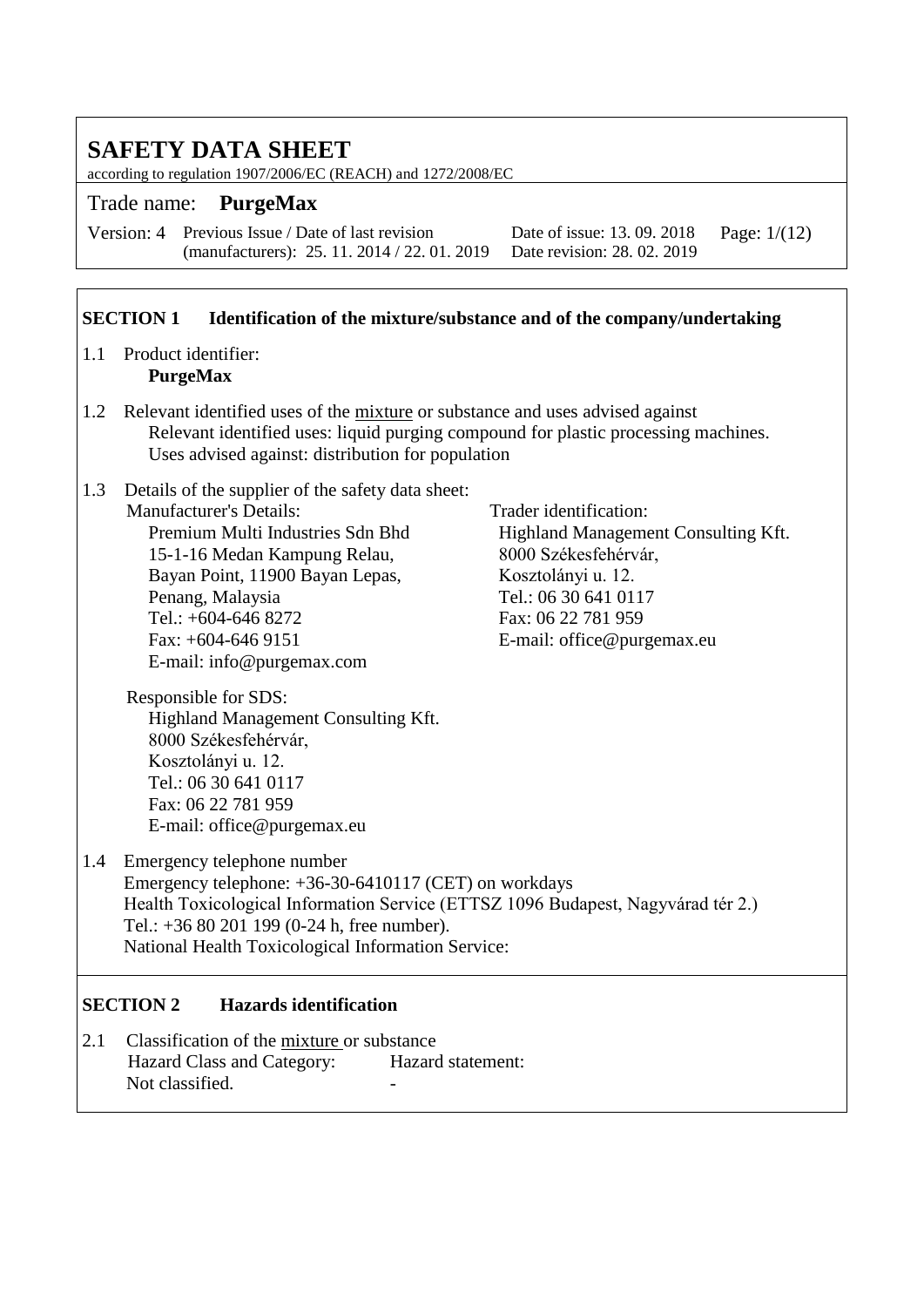according to regulation 1907/2006/EC (REACH) and 1272/2008/EC

#### Trade name: **PurgeMax**

| Version: 4 Previous Issue / Date of last revision                        | Date of issue: 13. 09. 2018 Page: $2/(12)$ |  |
|--------------------------------------------------------------------------|--------------------------------------------|--|
| (manufacturers): 25. 11. 2014 / 22. 01. 2019 Date revision: 28. 02. 2019 |                                            |  |

### 2.2 Label elements Product identification: Trade name: **PurgeMax** Hazardous components: - **GHS** Pictogram: Signal word: **-** Hazard statement: **-** - Supplemental hazard information: **EUH210** Safety data sheet available on request. Precautionary statements – General: - Precautionary statements – Prevention: **P264** Wash face, hands, and affected skin thoroughly after handling. **P270** Do not eat, drink or smoke when using this product. **P280** Wear protective gloves, protective clothing, eye protection/face protection. Precautionary statements – Response: **P301 + P312** IF SWALLOWED: Call a POISON CENTER/doctor if you feel unwell. **P330** Rinse mouth. P302 + P352 IF ON SKIN: Wash with plenty of water/... **P305 + P351 + P338 + P310** IF IN EYES: Rinse cautiously with water for several minutes. Remove contact lenses, if present and easy to do. Continue rinsing. Immediately call a POISON CENTER or doctor/physician. **P362 + P364** Take off contaminated clothing and wash it before reuse. Precautionary statements – Storage: - Precautionary statements – Disposal: - Other liabilities for labelling: Tactile warning of danger: not required (not distribution for population). Transport classification: see section 14.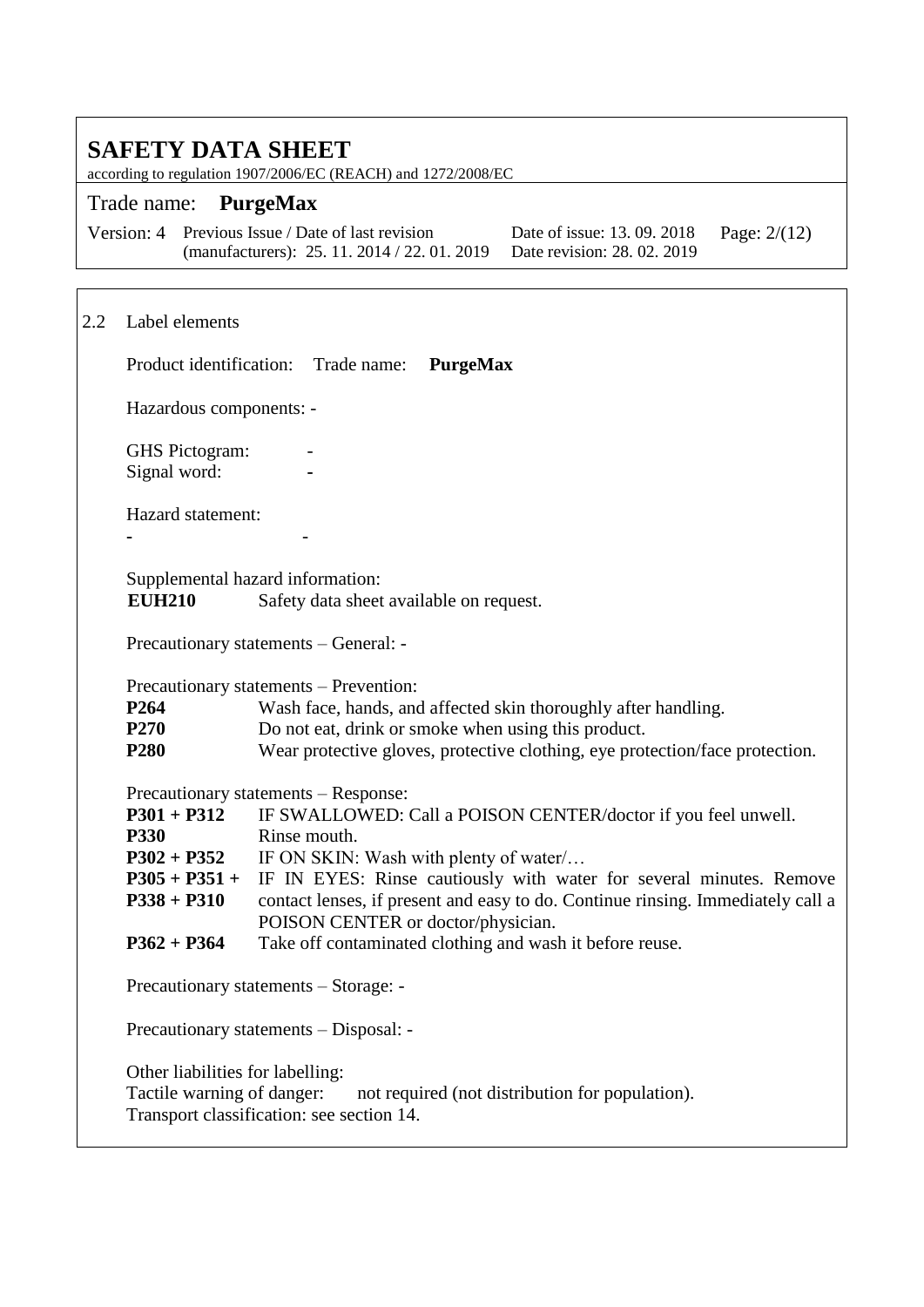according to regulation 1907/2006/EC (REACH) and 1272/2008/EC

#### Trade name: **PurgeMax**

Version: 4 Previous Issue / Date of last revision (manufacturers): 25. 11. 2014 / 22. 01. 2019

Date of issue: 13. 09. 2018 Date revision: 28. 02. 2019 Page: 3/(12)

#### 2.3 Other hazards

The product does not contain any PBT or vPvB substance according to annex XIII of regulation (EC) 1907/2006.

#### **SECTION 3 Composition/information on ingredients**

3.2 Mixtures Mixture of substances with water.

Ingredients:

| Name                  | EU        | CAS       | Hazard classes and | Hazard     | Conc.   |
|-----------------------|-----------|-----------|--------------------|------------|---------|
|                       | number    | number    | cat.               | statements | % (m/m) |
| Paraffin oil          | 232-384-2 | 8012-95-1 | Asp. Tox. 1        | H304       | 12-20   |
| 2-butoxyethyl acetate | 203-933-3 | 112-07-2  | Acute Tox. 4       | H312       | <5.0    |
|                       |           |           | Acute Tox. 4       | H332       |         |

The full text of each relevant H- phrase and Hazard classes and cat. see in Section 16.

#### **SECTION 4 First aid measures**

- 4.1 Description of first aid measures General information: Never give anything by mouth to an unconscious person, or never induce vomiting.
	- Inhalation: Remove the affected person to fresh air. In case of complaints, call medical attention.

Skin contact: Take off contaminated clothing. Wash skin with large amounts of water, use soap. In case of complaints, get medical attention.

Eye contact: Flush eyes with plenty of water for 10-15 minutes. Get medical attention immediately.

Ingestion: If swallowed, drink water. DO NOT induce vomiting. Get prompt medical attention.

Protection of first-aid person: No data available.

- 4.2 Most important symptoms and effects, both acute and delayed May cause serious eye damage. In contact with skin corrosivity.
- 4.3 Indication of any immediate medical attention and special treatment need In case of eye contact, immediately seek medical attention.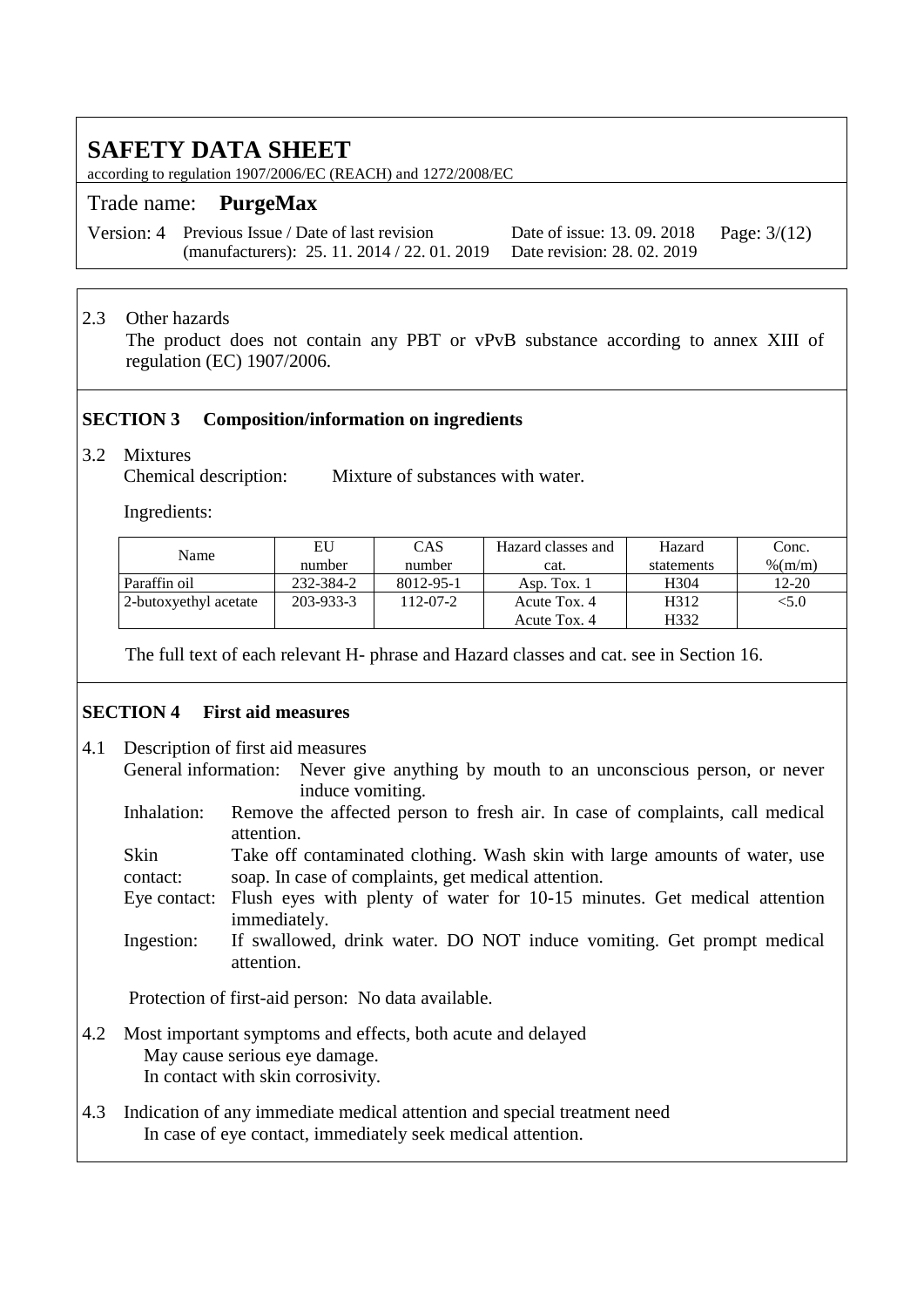according to regulation 1907/2006/EC (REACH) and 1272/2008/EC

#### Trade name: **PurgeMax**

Version: 4 Previous Issue / Date of last revision (manufacturers): 25. 11. 2014 / 22. 01. 2019

Date of issue: 13. 09. 2018 Date revision: 28. 02. 2019 Page: 4/(12)

#### **SECTION 5 Fire-fighting measures**

Fire hazards: No data.

5.1 Extinguishing media

Suitable extinguishing media: Foam, carbon dioxide, dry chemical powder, water spray.

Unsuitable extinguishing media: No data.

#### 5.2 Special hazards arising from the mixture or substance

Hazardous combustion products:

On burning, carbon dioxide, carbon monoxide, various hydrocarbons, nitrogen oxides (NOx), Ammonia can be formed.

#### 5.3 Advice for fire-fighters

Special protective equipment: According to the existing fire-fighting regulations. (Respiratory protection).

Further information:

Collect contaminated fire fighting water separately. It must not enter the sewage system. Contaminated extinguishing water must be disposed of in accordance with official regulations.

#### **SECTION 6 Accidental release measures**

6.1 Personal precautions, protective equipment and emergency procedures Personal precautions: see Section 8. Danger of slipping on leaked out/spilled product. Avoid contact with skin and eyes.

6.2 Environmental precautions: Confine spills to prevent material from entering sewers, watercourses, drains and into soil. Notify relevant authority.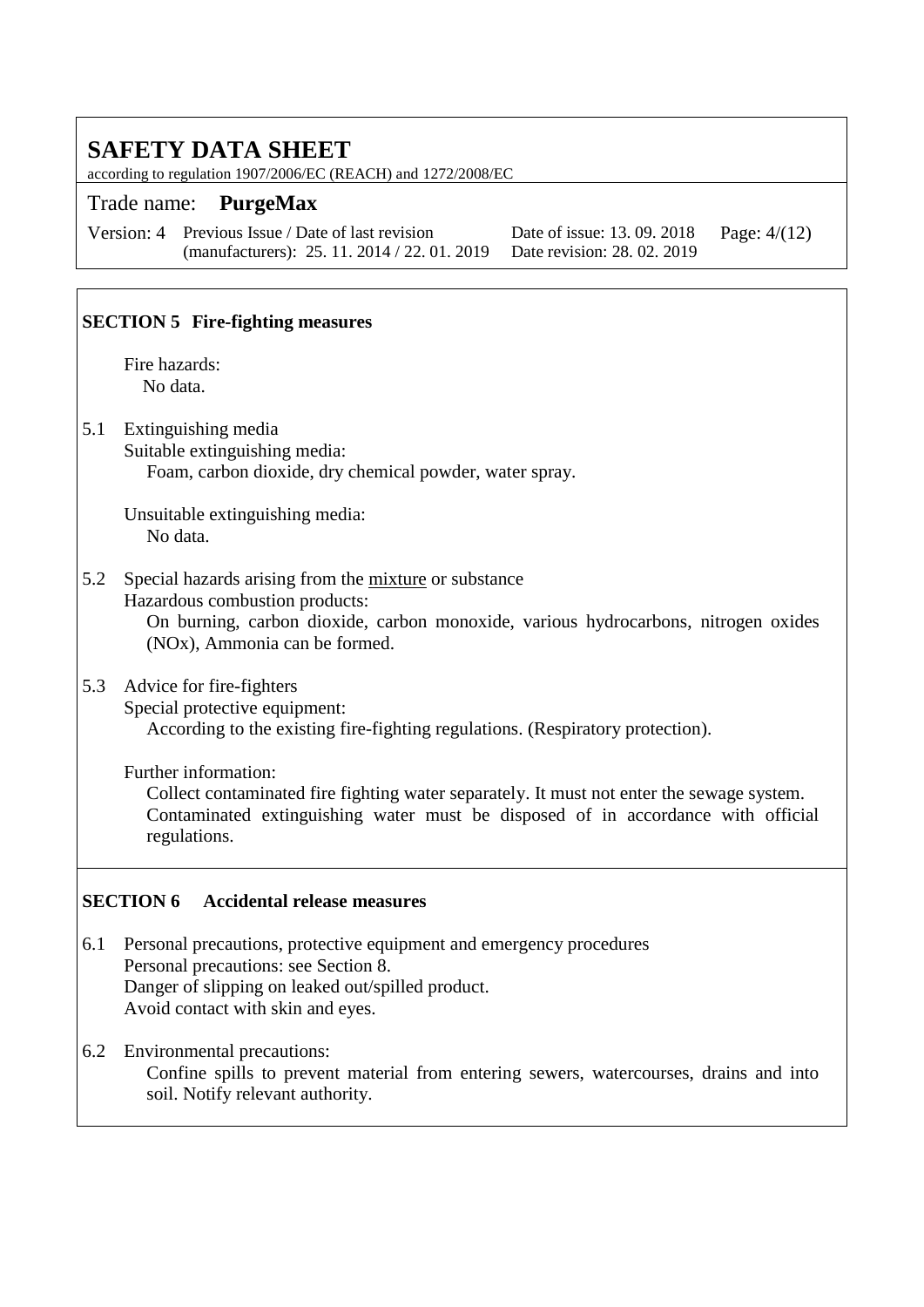according to regulation 1907/2006/EC (REACH) and 1272/2008/EC

#### Trade name: **PurgeMax**

Version: 4 Previous Issue / Date of last revision (manufacturers): 25. 11. 2014 / 22. 01. 2019

Date of issue: 13. 09. 2018 Date revision: 28. 02. 2019 Page: 5/(12)

6.3 Methods and material for containment and cleaning up

- On soil: All kind of ignition sources should be remove. Recover free liquid by pumping. Contain the rest or small quantities with sand, vermiculite, earth or other suitable absorbents.
	- On water: Notify local authorities according to regulations.
- 6.4 Reference to other sections Personal precautions: see section 8. Waste treatment methods: see section 13.

#### **SECTION 7 Handling and storage**

7.1 Precautions for safe handling

Keep general measures applied for normal operations with metal working fluids. Avoid contact with skin and eyes. Avoid prolonged breathing of oil vapours or mists. Ensure washing facilities after working hours and before breaks. Take off contaminated or oil-soaked clothing, wash with warm water and soap. When using do not eat, drink or smoke. Avoid splashing the product. Handling temperature: no data.

- 7.2 Conditions for safe storage, including any incompatibilities Storage facilities must comply with regulations for storing of chemicals. Store in dry, cool, well ventilated place in original, closed containers. Keep away from radiant heat, strong oxidizing agents, reducing agents, acids. Keep for freezing. Storage temperature: no data.
- 7.3 Specific end use(s) Liquid purging compound for plastic processing machines.

#### **SECTION 8 Exposure controls / personal protection**

Engineering control measures: Adequate ventilation.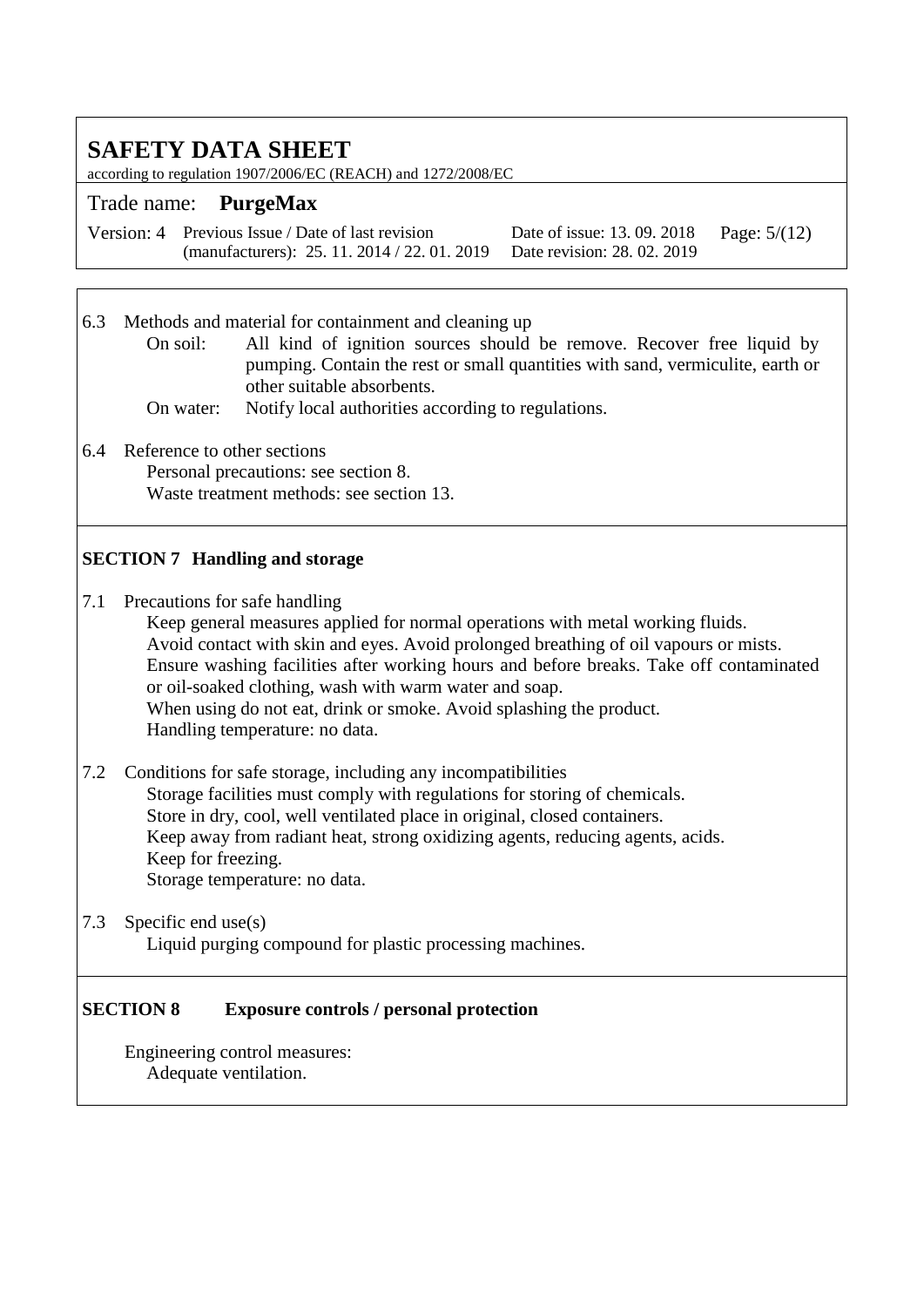according to regulation 1907/2006/EC (REACH) and 1272/2008/EC

### Trade name: **PurgeMax**

Version: 4 Previous Issue / Date of last revision (manufacturers): 25. 11. 2014 / 22. 01. 2019 Date revision: 28. 02. 2019

Date of issue: 13. 09. 2018 Page: 6/(12)

### 8.1 Control parameters:

|     | 2-butoxyethyl acetate<br>CAS: 112-07-2 | Long-term exposure 133 mg/m <sup>3</sup><br>Short-term exposure $332 \text{ mg/m}^3$                                                                                            |
|-----|----------------------------------------|---------------------------------------------------------------------------------------------------------------------------------------------------------------------------------|
| 8.2 | Exposure controls                      |                                                                                                                                                                                 |
|     | Personal protection:                   |                                                                                                                                                                                 |
|     | Respiratory protection:                | Breathing apparatus not required in case of adequate<br>ventilation. In case of exceeded exposure-limits respiratory<br>protection with an organic vapor filter is recommended. |
|     | Hand protection:                       | Chemical resistant gloves (EN 374).                                                                                                                                             |
|     |                                        | Note: Manufacturer's directions for use and the conditions of<br>application should be observed.                                                                                |
|     | Eye protection:                        | Protective goggles, face protection (EN 166).                                                                                                                                   |
|     | Skin protection:                       | Protective clothing.                                                                                                                                                            |
|     | Other special:                         | No data.                                                                                                                                                                        |

Environmental exposure controls:

Do not discharge into drains/surface waters/groundwater.

#### **SECTION 9 Physical and chemical properties**

| 9.1 Information on basic physical and chemical properties |  |  |  |  |
|-----------------------------------------------------------|--|--|--|--|
|                                                           |  |  |  |  |

| Appearance:                  |                                                     |
|------------------------------|-----------------------------------------------------|
| Physical state:              | liquid                                              |
| Colour:                      | pale, straw-coloured creamy<br>emulsion: pale straw |
| Odour:                       | mild                                                |
| Change in physical state:    |                                                     |
| Melting/Freezing point:      | $0^{\circ}$ C                                       |
| Boiling point:               | $100^{\circ}$ C                                     |
| Others:                      |                                                     |
| Flash point:                 | no data                                             |
| Ignition point:              | not available                                       |
| <b>Explosive properties:</b> | not explosive                                       |
| Oxidizing properties:        | not oxidize                                         |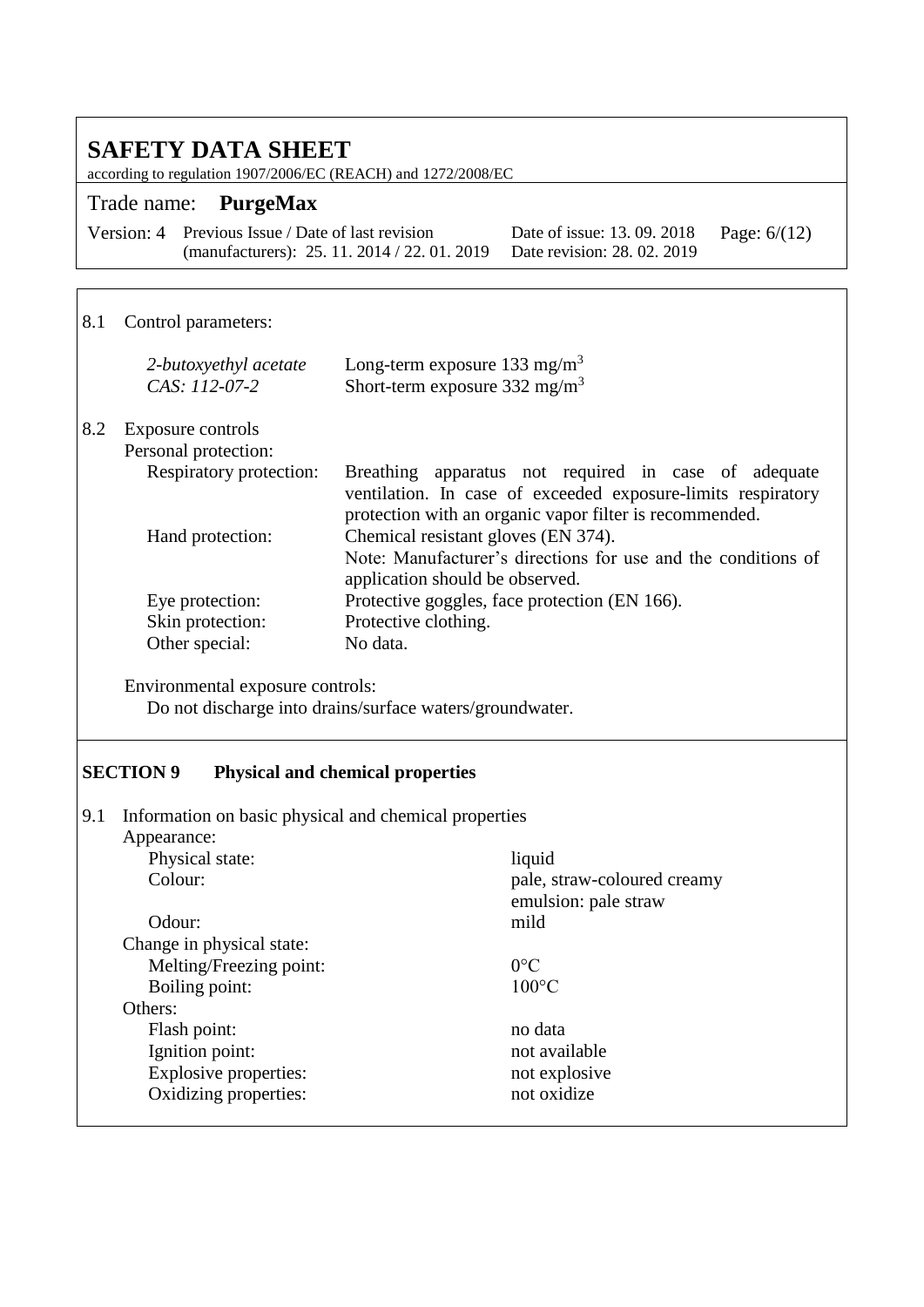### **SAFETY DATA SHEET** according to regulation 1907/2006/EC (REACH) and 1272/2008/EC Trade name: **PurgeMax** Version: 4 Previous Issue / Date of last revision (manufacturers): 25. 11. 2014 / 22. 01. 2019 Date of issue: 13. 09. 2018 Date revision: 28. 02. 2019 Page: 7/(12) Vapour pressure at 21°C: 18 mmHg Specific Density: 1.13 Vapour density: 0.6 Solubility in water: completely soluble n-Octanol/water partition coefficient: no data Kinematic viscosity at 40°C: no data pH:  $11-12$ Heating value: 1 9.2 Other information no data available **SECTION 10 Stability and reactivity** 10.1 Reactivity: Dangerous reactivity not known. 10.2 Chemical stability: No decomposition if stored and handled properly. 10.3 Possibility of hazardous reactions: Not known. 10.4 Conditions to avoid: No data. 10.5 Incompatible materials: Strong oxidizing agents, reducing agents, acids. 10.6 Hazardous decomposition No dangerous decomposition products are formed under normal

conditions. Hazardous combustion products: See Section 5.

#### **SECTION 11 Toxicological information**

products:

11.1 Information on toxicological effects Acute toxicity: No data for the product.

| Components:                |                                         |      |                                       |
|----------------------------|-----------------------------------------|------|---------------------------------------|
|                            | <i>Paraffinic oil (CAS: 8012-95-1):</i> |      |                                       |
| Oral:                      | LD <sub>50</sub>                        | 22   | mg/kg                                 |
|                            | 2-butoxyethyl acetate (CAS: 112-07-2):  |      |                                       |
| Oral:                      | $LD_{50}$                               | 1600 | mg/kg                                 |
| Inhalation: $LC_{50}$      |                                         | >400 | mg/L                                  |
| Acute toxicity: irritation |                                         |      |                                       |
| Skin:                      | not irritant (based on components)      |      |                                       |
| Eye:                       | not irritant (based on components)      |      |                                       |
|                            | Respiratory or skin sensitisation:      |      | not sensitising (based on components) |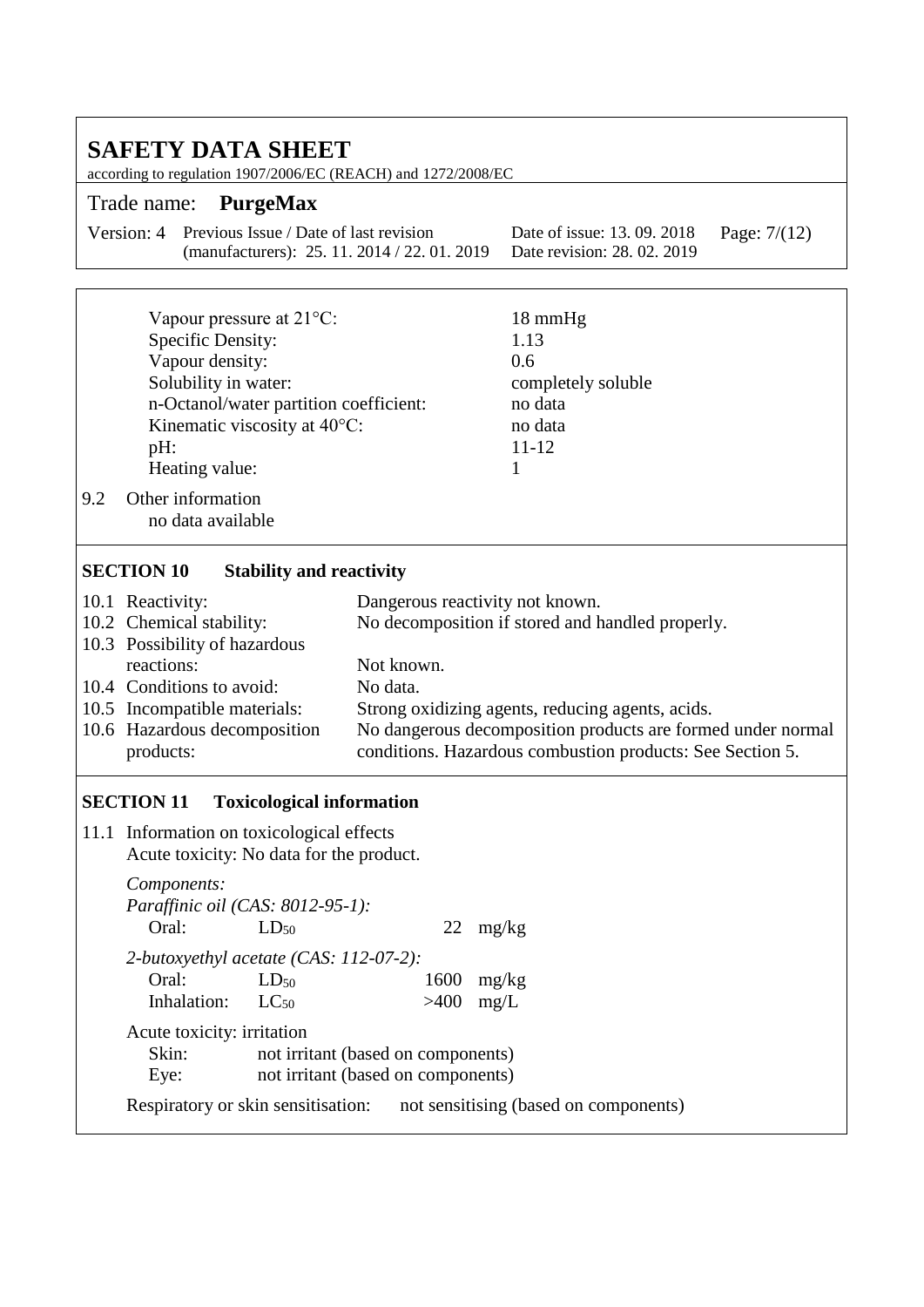according to regulation 1907/2006/EC (REACH) and 1272/2008/EC

### Trade name: **PurgeMax**

| Version: 4 Previous Issue / Date of last revision                        | Date of issue: 13. 09. 2018 Page: $8/(12)$ |  |
|--------------------------------------------------------------------------|--------------------------------------------|--|
| (manufacturers): 25. 11. 2014 / 22. 01. 2019 Date revision: 28. 02. 2019 |                                            |  |

### Other information, specific effects:

| Germ cell mutagenicity: | not known, resp. not mutagen (based on components)        |  |  |
|-------------------------|-----------------------------------------------------------|--|--|
| Carcinogenicity:        | known, resp. not carcinogen<br>(based)<br>not<br>$\alpha$ |  |  |
|                         | components)                                               |  |  |
| Reproductive toxicity:  | not known, resp. no reproduction-damaging effect          |  |  |
|                         | (based on components)                                     |  |  |
| STOT-single exposure:   | not classified                                            |  |  |
| STOT-repeated exposure: | not classified                                            |  |  |
| Aspiration:             | not classified                                            |  |  |
|                         |                                                           |  |  |

# **SECTION 12 Ecological information**

| 12.1 | Toxicity<br>Components:                                                                                                                                           | Not available for the product.                                              |
|------|-------------------------------------------------------------------------------------------------------------------------------------------------------------------|-----------------------------------------------------------------------------|
|      | Paraffinic oil (CAS: 8012-95-1):<br>Fish (Oncorhynchus mykiss):                                                                                                   | LC50<br>$>100$ mg/L (96 h)                                                  |
|      | 2-butoxyethyl acetate (CAS: 112-07-2):<br>Fish (Oncorhynchus mykiss):<br>Algae:                                                                                   | LC50<br>$28.3$ mg/L<br>$>500$ mg/L (96 h)<br>EC50                           |
| 12.2 | Persistence and degradability<br>Biodegradability:                                                                                                                | No data available.<br>No data available.                                    |
| 12.3 | Bioaccumulative potential                                                                                                                                         | No data available.                                                          |
| 12.4 | Mobility<br>Mobility in soil<br>Mobility in water:                                                                                                                | No data available.<br>It is miscible with water.                            |
| 12.5 | Results of PBT and vPvB assessment                                                                                                                                | Does not contain PBT and vPvB substances.                                   |
| 12.6 | Other adverse effects<br>Heavy metal content:<br>PCT, PCB and other chlorinated<br>hydrocarbons:<br><b>Environmental effects:</b><br>Water hazard class (German): | None.<br>None.<br>In large quantities may be harmful to the<br>environment. |
|      |                                                                                                                                                                   |                                                                             |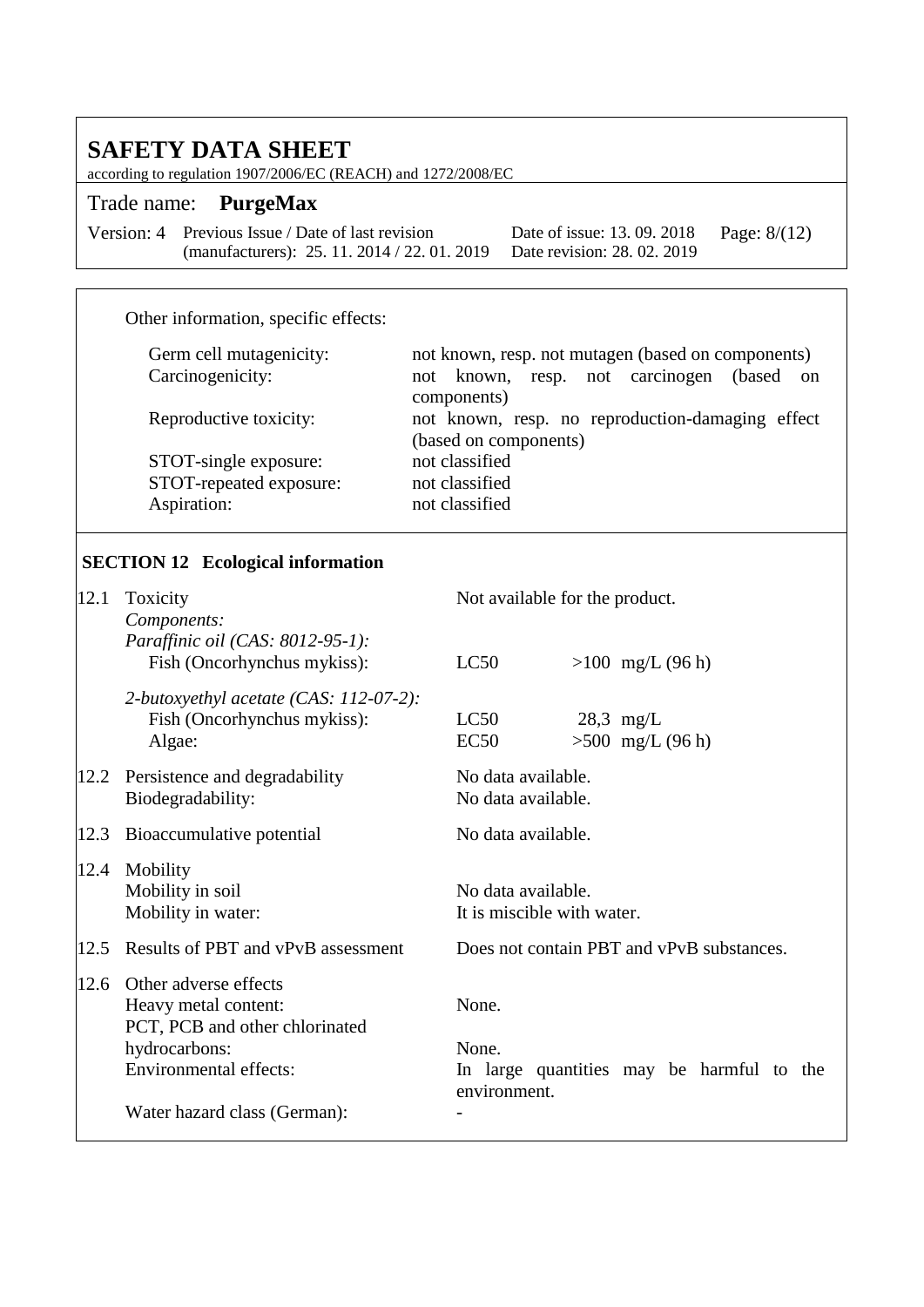according to regulation 1907/2006/EC (REACH) and 1272/2008/EC

#### Trade name: **PurgeMax**

Version: 4 Previous Issue / Date of last revision (manufacturers): 25. 11. 2014 / 22. 01. 2019

Date of issue: 13. 09. 2018 Date revision: 28. 02. 2019 Page: 9/(12)

#### **SECTION 13 Disposal considerations**

13.1 Waste treatment methods

#### Product disposal:

Wastes of the product or used oil should be treated as hazardous waste.

Waste Identification Code: 16 10 01\*

Aqueous liquid wastes containing dangerous substances.

Waste Identification Code: 20 01 09\*

Detergents containing dangerous substances

Recommended waste treatment method: no information

#### Packaging disposal:

Containers with product residue should also be treated as hazardous waste according to national and local disposal regulations.

Waste Identification Code: 15 01 10\*

Packaging containing residues of or contaminated by dangerous substances.

#### Wastewater:

Quality of wastewater emitted to natural water must comply with national and local regulations.

Care should be taken in any case to ensure compliance with EC, national and local regulations. It is the responsibility of the user to know all relevant national and local regulations.

#### **SECTION 14 Transport information**

|       | Land transport:                                  |                 |                           |  |
|-------|--------------------------------------------------|-----------------|---------------------------|--|
|       | Road/Railway                                     | ADR/RID:        | Not classified.           |  |
| 14.1. | UN number:                                       |                 | Not classified.           |  |
| 14.2. | UN proper shipping name:                         |                 | Not classified.           |  |
| 14.3. | Transport hazard class(es):                      |                 | Not classified.           |  |
| 14.4. | Packing group:                                   | Not classified. |                           |  |
| 14.5. | <b>Environmental hazards:</b><br>Not classified. |                 |                           |  |
| 14.6. | Special precautions for user:<br>Not classified. |                 |                           |  |
|       | Waterways:                                       |                 |                           |  |
|       | Inland waterways/ Sea transport ADN/IMDG:        |                 | Not apply to the product. |  |
|       | ICAO / IATA:<br>Air transport:                   |                 | Not apply to the product. |  |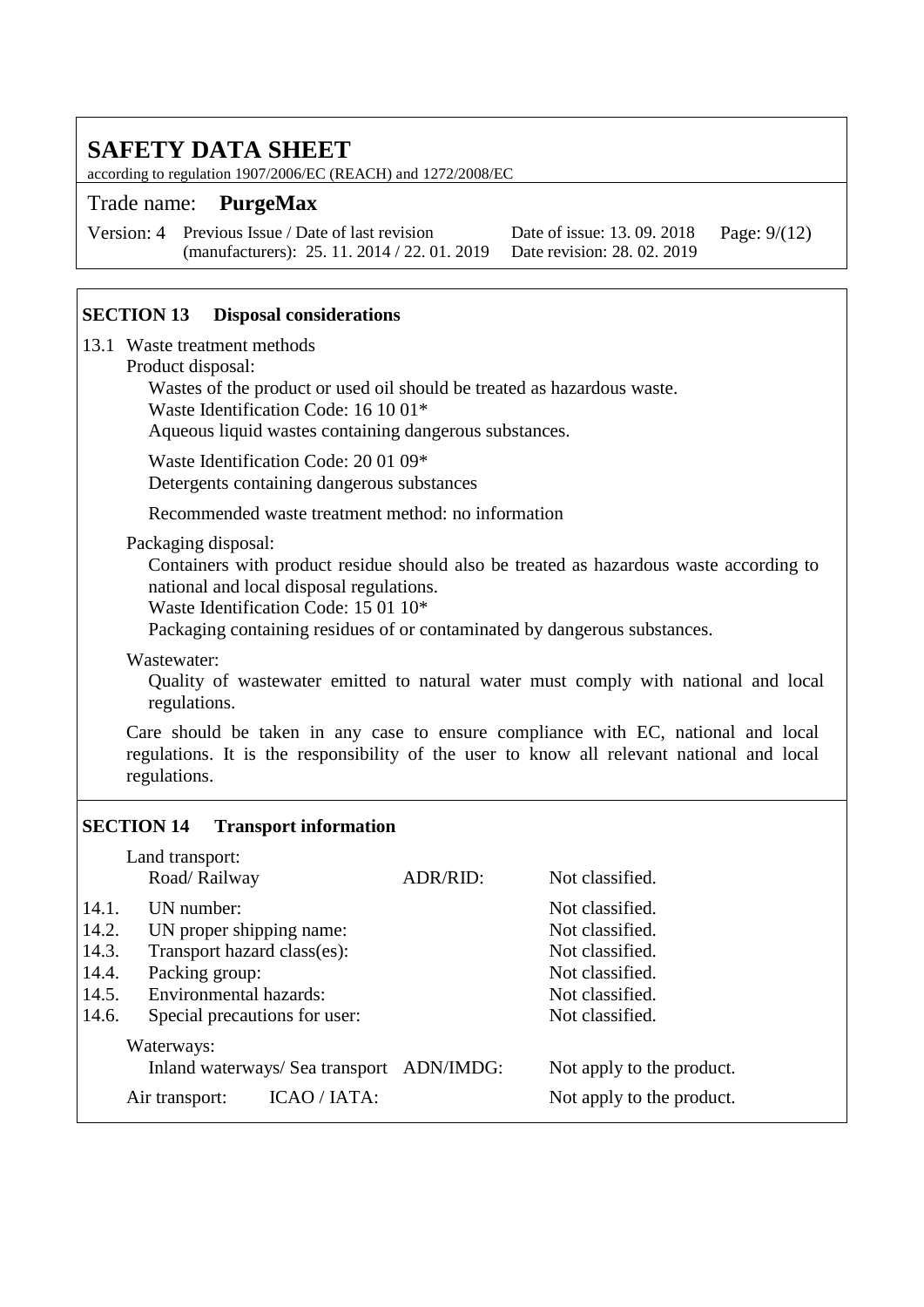according to regulation 1907/2006/EC (REACH) and 1272/2008/EC

#### Trade name: **PurgeMax**

Version: 4 Previous Issue / Date of last revision (manufacturers): 25. 11. 2014 / 22. 01. 2019

Date of issue: 13. 09. 2018 Date revision: 28. 02. 2019 Page: 10/(12)

#### **SECTION 15 Regulatory information**

- 15.1 Safety, health and environmental regulations/legislation specific for the mixture. This safety data sheet has been prepared according to Regulation (EC) No 1907/2006 (mod.: 2015/830/EU) and to Regulation (EC) 1272/2008.
- 15.2 Chemical safety assessment. not available

#### **SECTION 16 Other information**

The information given in this data sheet is based on our best knowledge at the time of publication. The information is related only to this product and is intended to assist its safe transport, handling and use. The given physical and chemical parameters describe the product only for the purpose of safety requirements and therefore should not be construed as guaranteeing any specific property of the product or as being part of a product specification or any contract.

The manufacturer or supplier shall not take responsibility for any damages from the use other than recommended or other misuse of the product. It is the responsibility of the user to keep regulatory precautions and observe recommendations for safe use of the product.

Source of data presented in this material safety data sheet: Test results of this product Material safety data sheets of product's components 1272/2008/EC regulation, Annex XVII. of REACH Relevant Hungarian and EU regulations

Classification for mixtures and used evaluation method according to regulation 1272/2008/EC (CLP)

Not classified.

*The full text of each relevant H- phrase and Hazard classes and cat. in Section 3.:*

| H304                          | May be fatal if swallowed and enters airways.                    |
|-------------------------------|------------------------------------------------------------------|
| H312                          | Harmful in contact with skin.                                    |
| H <sub>332</sub>              | Harmful if inhaled.                                              |
| Asp. Tox. $1$<br>Acute Tox. 4 | <b>Aspiration hazard Category 1</b><br>Acute toxicity Category 4 |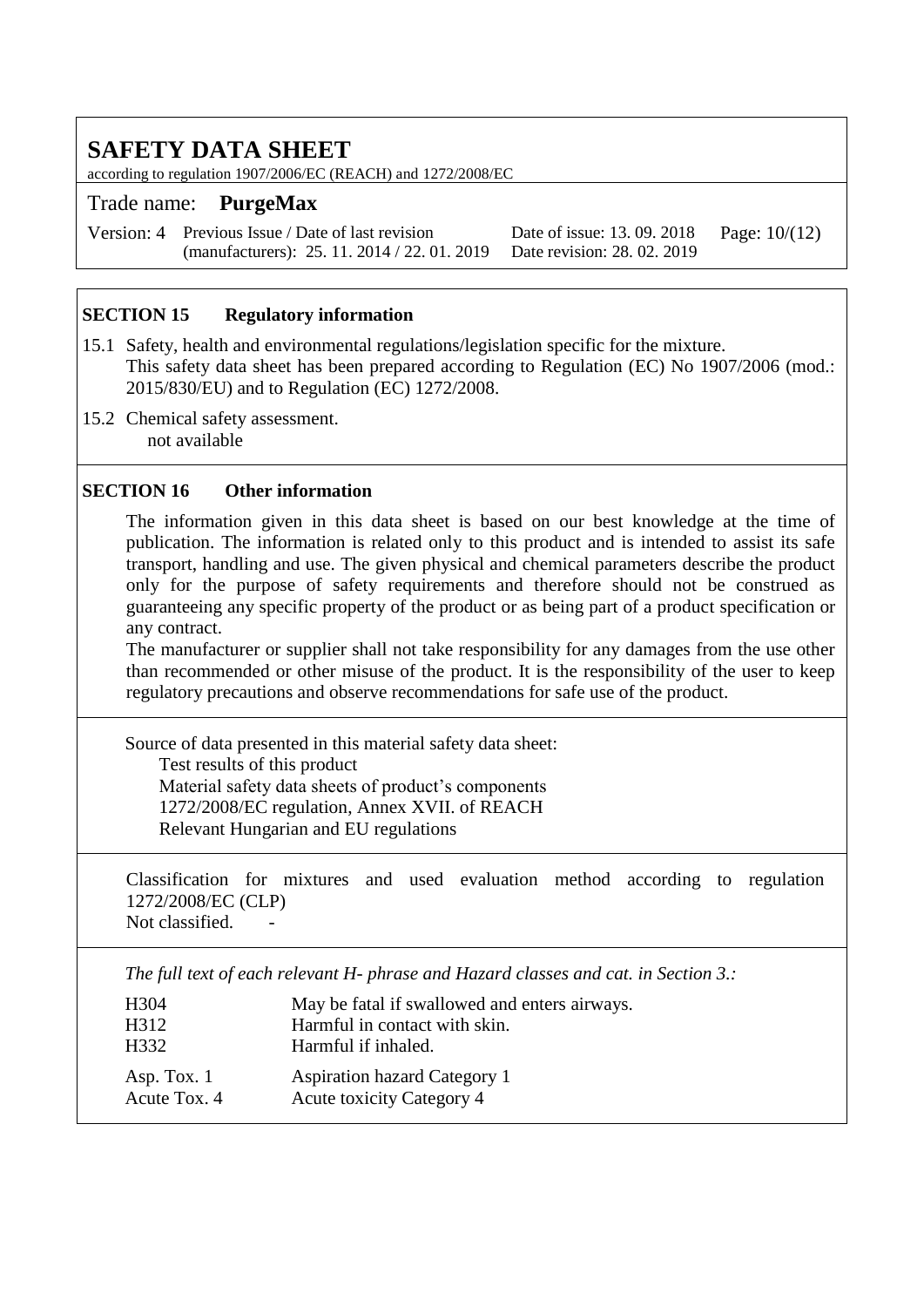according to regulation 1907/2006/EC (REACH) and 1272/2008/EC

### Trade name: **PurgeMax**

Version: 4 Previous Issue / Date of last revision (manufacturers): 25. 11. 2014 / 22. 01. 2019 Date revision: 28. 02. 2019

Date of issue: 13. 09. 2018

Page: 11/(12)

| Legend:         |                                                                                                    |
|-----------------|----------------------------------------------------------------------------------------------------|
| <b>ADN</b>      | European Agreement concerning the International Carriage of Dangerous Goods by Inland<br>Waterways |
| <b>ADR</b>      | European Agreement concerning the International Carriage of Dangerous Goods by Road                |
| <b>ATE</b>      | <b>Acute Toxicity Estimate</b>                                                                     |
| <b>BCF</b>      | <b>Bioconcentration Factor</b>                                                                     |
| <b>BOD</b>      | <b>Biological Oxygen Demand</b>                                                                    |
| <b>Bw</b>       | <b>Body Weight</b>                                                                                 |
| C&L             | <b>Classification and Labelling</b>                                                                |
| CAS             | <b>Chemical Abstracts Service</b>                                                                  |
| CLP             | Classification, Labelling and Packaging (1272/2008/EC)                                             |
| <b>CMR</b>      | Carcinogenic, Mutagenic or toxic to Reproduction                                                   |
| <b>COD</b>      | Chemical Oxygen Demand                                                                             |
| <b>CSA</b>      | <b>Chemical Safety Assessment</b>                                                                  |
| <b>CSR</b>      | <b>Chemical Safety Report</b>                                                                      |
| <b>DMEL</b>     | Derived Minimal Effect Level                                                                       |
| <b>DNEL</b>     | Derived No Effect Level                                                                            |
| <b>ECHA</b>     | <b>European Chemicals Agency</b>                                                                   |
| Ecx             | <b>Effective Concentration x%</b>                                                                  |
| ErC50           | EC50 in terms of reduction of growth rate                                                          |
| Edx             | Effective Dose x%                                                                                  |
| EC              | <b>European Community</b>                                                                          |
| EC number       | European Community number                                                                          |
| <b>ELINCS</b>   | European List of Notified Chemical Substances                                                      |
| ES              | Exposure Scenario                                                                                  |
| <b>ESIS</b>     | European Chemical Substances Information System                                                    |
| <b>IARC</b>     | International Agency for Research on Cancer                                                        |
| <b>IATA</b>     | <b>International Air Transport Association</b>                                                     |
| <b>IMDG</b>     | <b>International Maritime Dangerous Goods</b>                                                      |
| <b>LC</b> x     | Lethal Concentration x%                                                                            |
| LD <sub>x</sub> | Lethal Dose $x\%$                                                                                  |
| <b>LOAEC</b>    | Lowest Observed Adverse Effect Concentration                                                       |
| <b>LOAEL</b>    | Lowest Observed Adverse Effect Level                                                               |
| <b>LOEC</b>     | <b>Lowest Observed Effect Concentration</b>                                                        |
| LOEL            | Lowest Observed Effect Level                                                                       |
| <b>NOEC</b>     | No observed effect concentration                                                                   |
| <b>NOEL</b>     | No observed effect level                                                                           |
| <b>NLP</b>      | No-Longer Polymer                                                                                  |
| <b>NOAEL</b>    | No Observed Adverse Effect Level                                                                   |
| <b>OECD</b>     | Organisation for Economic Cooperation and Development                                              |
| <b>PBT</b>      | Persistent Bioaccumulative and Toxic                                                               |
| <b>PNEC</b>     | Predicted No-Effect Concentration                                                                  |
| ppm             | parts/million                                                                                      |
| <b>REACH</b>    | Registration, Evaluation, Authorisation and Restriction of Chemicals                               |
| <b>RID</b>      | Regulations concerning the International carriage of Dangerous Goods by Rail                       |